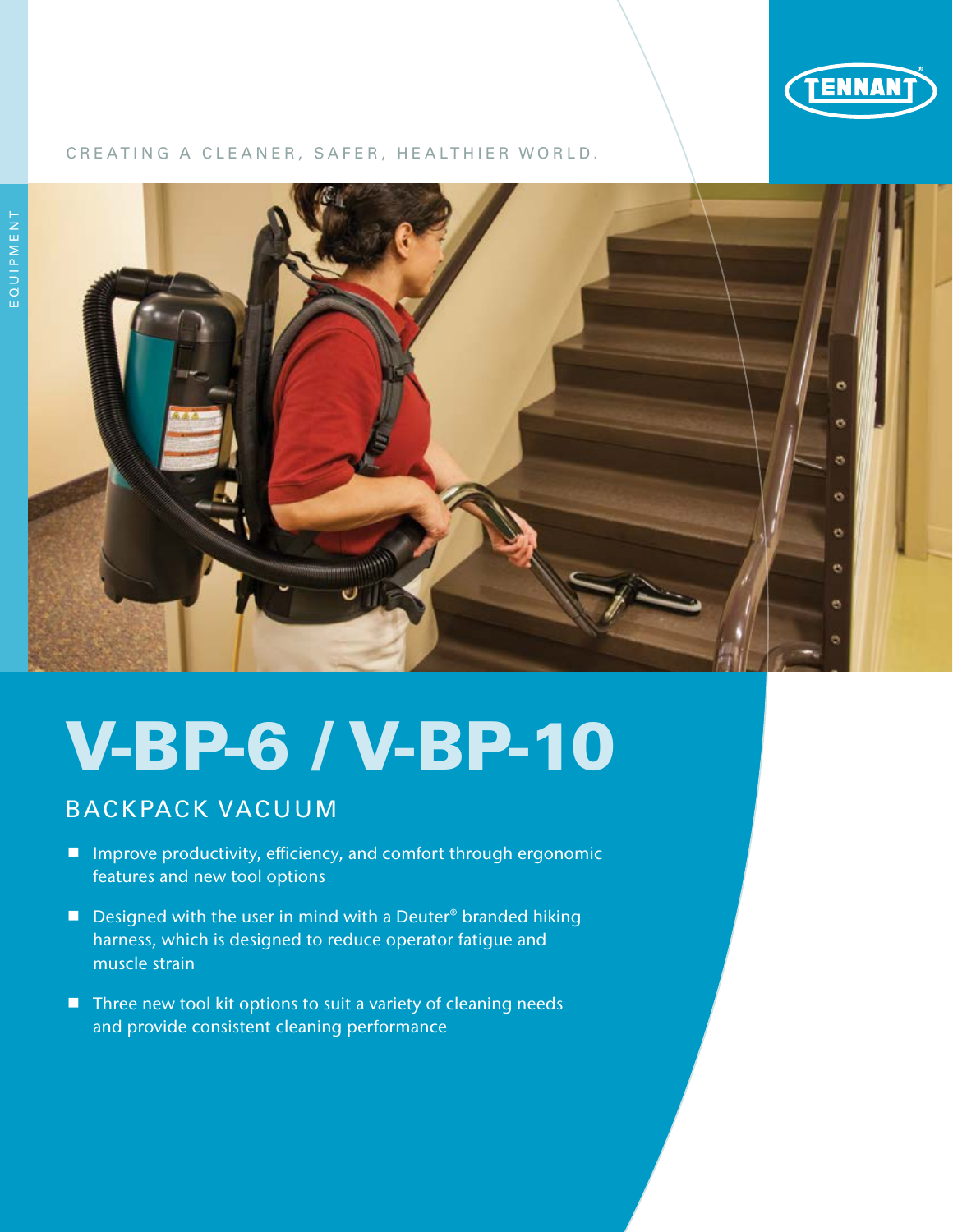### FINALLY, AFFORDABLE BACKPACK VACUUMS THAT ARE COMFORTABLE



#### COMFORT LEADS TO PRODUCTIVITY

An ergonomic Deuter® branded hiking harness designed to decrease muscle fatigue and maximize operator comfort and mobility.

#### SAFE, FIELD PROVEN PERFORMANCE

Enhanced safety features, such as added strain relief, 67 dBA noise level and 4-stage filtration with HEPA means you can clean safer and protect your investment.

### OPTIONS TO SUIT YOUR CLEANING NEEDS

With three tool kits available, you can choose the set that's right for your application. The premium Sidewinder® kit provides up to 50% more productive cleaning than traditional push-pull wands.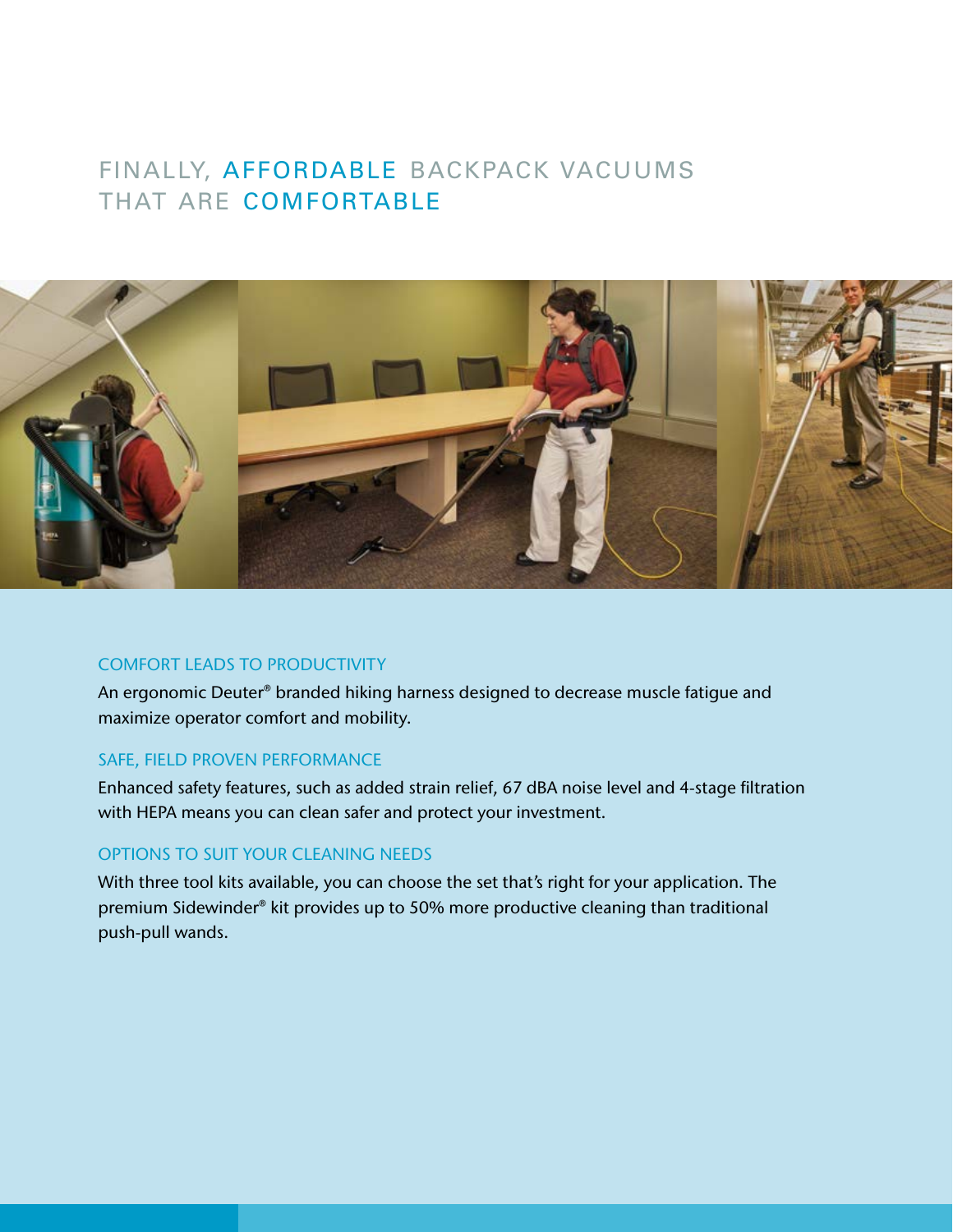## V-BP-6 / V-BP-10 FEATURES AND BENEFITS

### DEUTER® HARNESS

Designed and manufactured by Deuter, the world leader in hiking backpacks.



View our demonstration videos at *tennantco.com/bp6\_10*



## TOOL KITS

### Premium Sidewinder® Kit

Two-piece anodized aluminum wand with 18 in / 457 mm.



Standard Telescoping Kit

Chrome telescoping wand with 14 in / 356 mm tools.



#### Base Kit

Two-piece locking aluminum wand with 14 in / 356 mm tools.